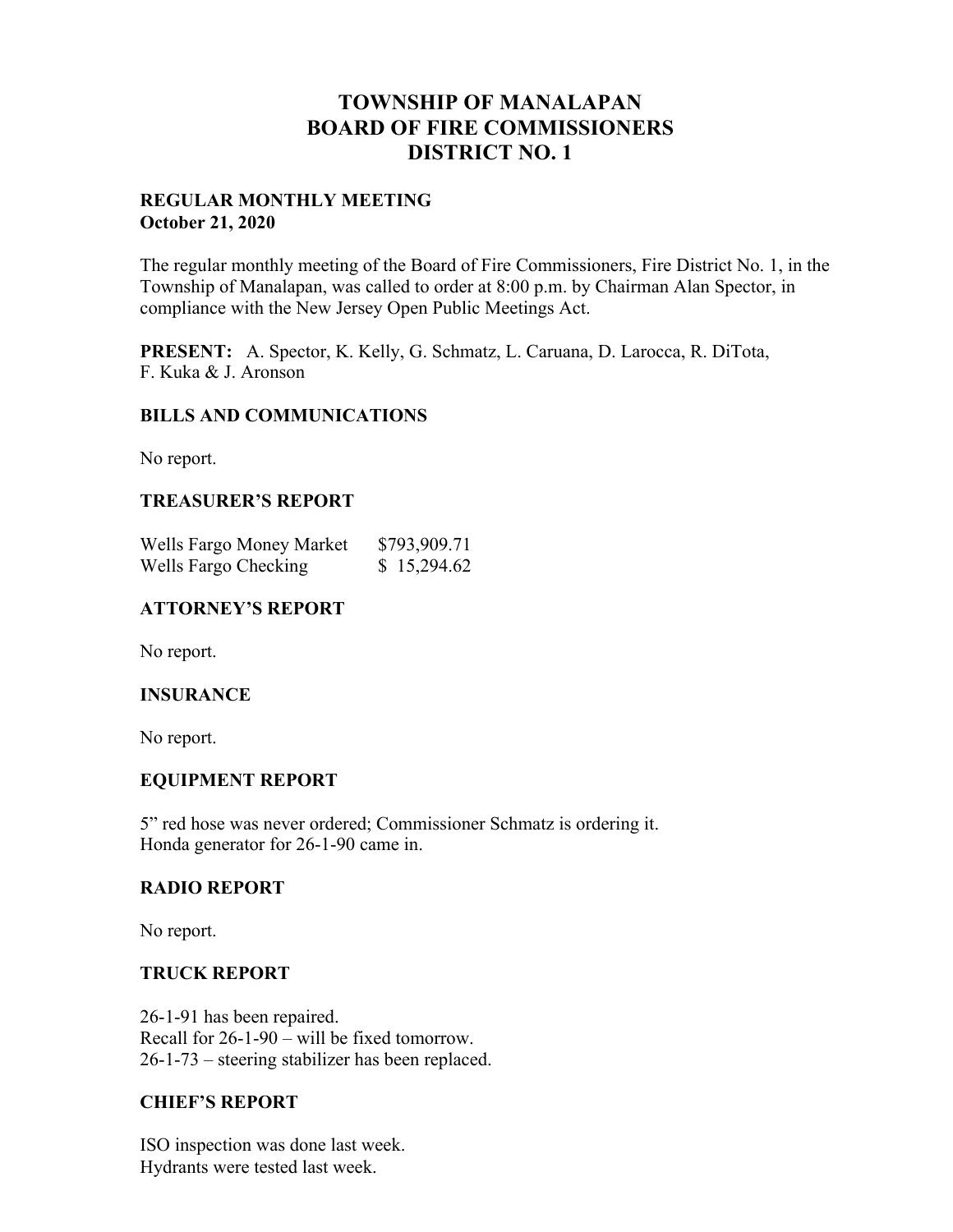Bail out training has been done. Everyone who was supposed to certify has completed training except for 3 people.

## **MEMBERSHIP REPORT**

No report.

## **ASSOCIATION REPORT**

Radio shack renovation is moving along nicely. Ready to purchase electrical equipment and monitors. Garage doors at Main House were repaired. Outside sprinkler system was winterized.

## **TRUSTEES' REPORT**

No report.

### **OLD BUSINESS**

See attached.

#### **NEW BUSINESS**

Commissioner LaRocca made a motion to pay all vouchers; this was seconded by Commissioner Caruana. All voted aye.

Commissioner LaRocca made a motion for \$3,500 to purchase monitors with brackets; this was seconded by Commissioner Kelly. All voted aye.

Commissioner LaRocca made a motion for \$225 for key fobs; this was seconded by Commissioner Schmatz. All voted aye.

Commissioner LaRocca made a motion for \$600 for garage door controls; this was seconded by Commissioner Schmatz. All voted aye.

Commissioner LaRocca made a motion for \$2,500 for fire prevention material; this was seconded by Commissioner Caruana. All voted aye.

Commissioner LaRocca made a motion for \$800 for maintenance contract for Satellite generator 11/1/20 to 10/31/21; this was seconded by Commissioner Kelly. All voted aye.

Meeting opened to the public at 8:45 p.m.

A motion was made by Commissioner Spector to adjourn; it was seconded by Commissioner Kelly and all voted aye.

Meeting adjourned at 8:50 p.m.

 Respectfully submitted, Kenneth Kelly, Clerk